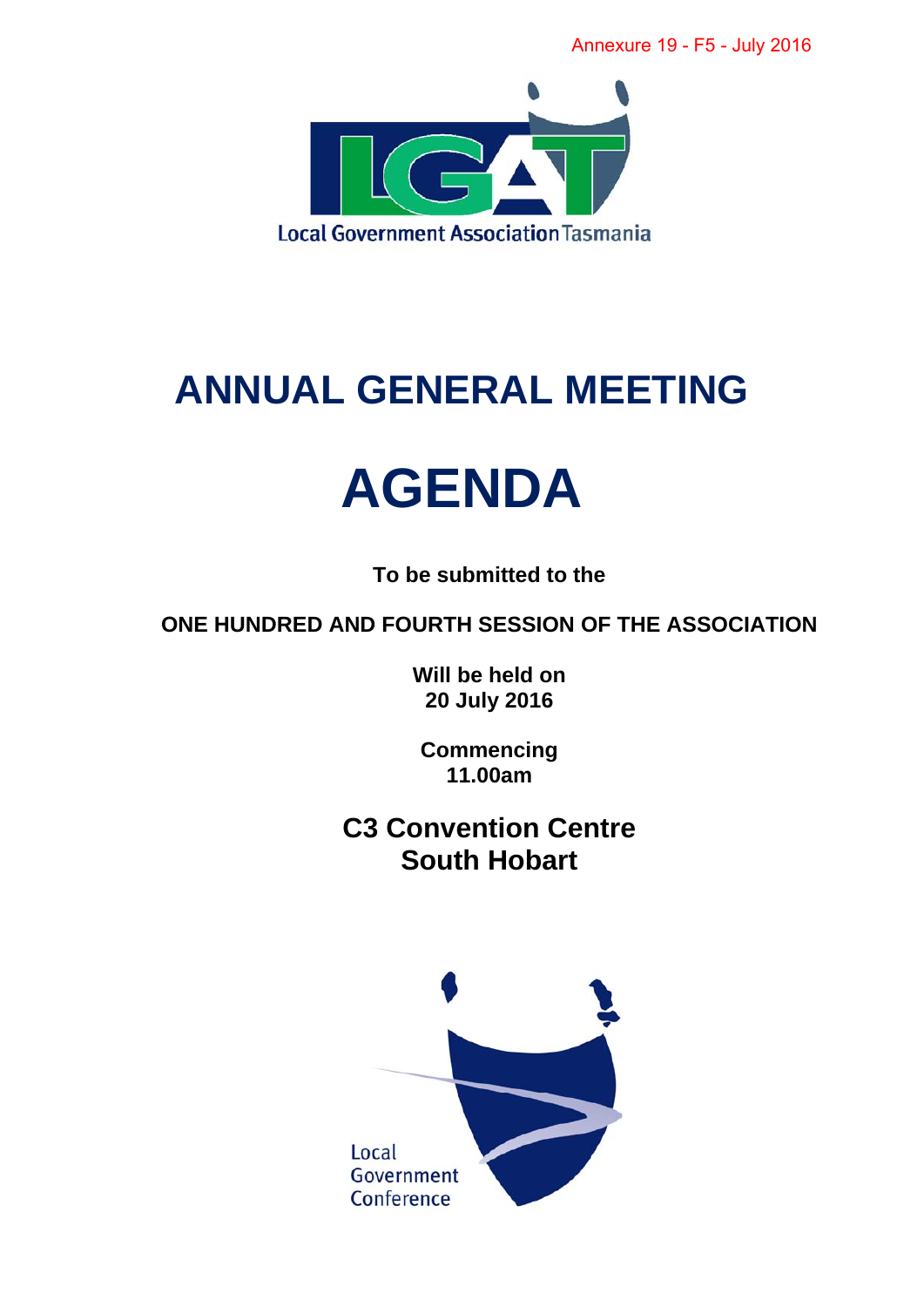## Annexure 19 - F5 - July 2016

#### **TABLE OF CONTENTS**

|                                                      | <b>FORMAL NOTICE OF MEETING</b><br>3                        |  |  |  |  |
|------------------------------------------------------|-------------------------------------------------------------|--|--|--|--|
| <b>CONFERENCE PROGRAM</b><br>$\overline{\mathbf{4}}$ |                                                             |  |  |  |  |
|                                                      |                                                             |  |  |  |  |
|                                                      |                                                             |  |  |  |  |
|                                                      |                                                             |  |  |  |  |
|                                                      |                                                             |  |  |  |  |
|                                                      |                                                             |  |  |  |  |
|                                                      | 6 RULES OF THE LOCAL GOVERNMENT ASSOCIATION OF TASMANIA * 9 |  |  |  |  |
|                                                      |                                                             |  |  |  |  |
|                                                      |                                                             |  |  |  |  |

**\* Denotes Attachment** 

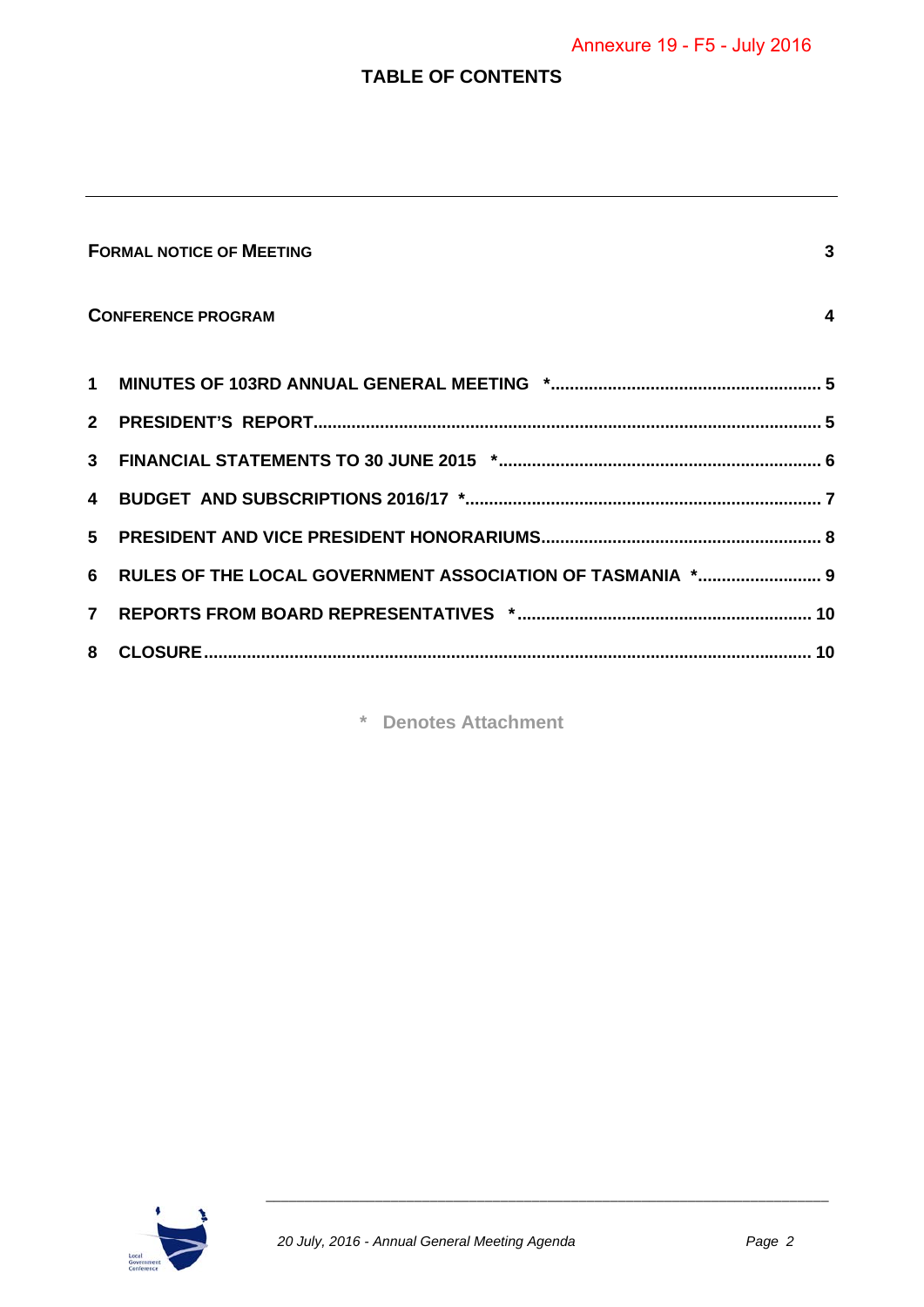## *FORMAL NOTICE OF MEETING*

#### *NOTICE IS HEREBY GIVEN THAT*

*The Annual Conference of Local Government in Tasmania will be held commencing Wednesday 20 July, 2016* 

## *NOTICE IS ALSO GIVEN THAT*

*the Association's Annual General Meeting will be held at C3 Convention Centre South Hobart Commencing at 11.00am on Wednesday 20 July, 2016.* 

#### *NOTICE IS ALSO GIVEN THAT THE*

*One Hundred and Fourth General Meeting of the Association will be held at C3 Convention Centre South Hobart commencing immediately following the conclusion of the Annual General Meeting on Wednesday 22 July, 2015 To consider Local Government Policy and Motions from Member Councils* 

*Katrena Stephenson CHIEF EXECUTIVE OFFICER* 

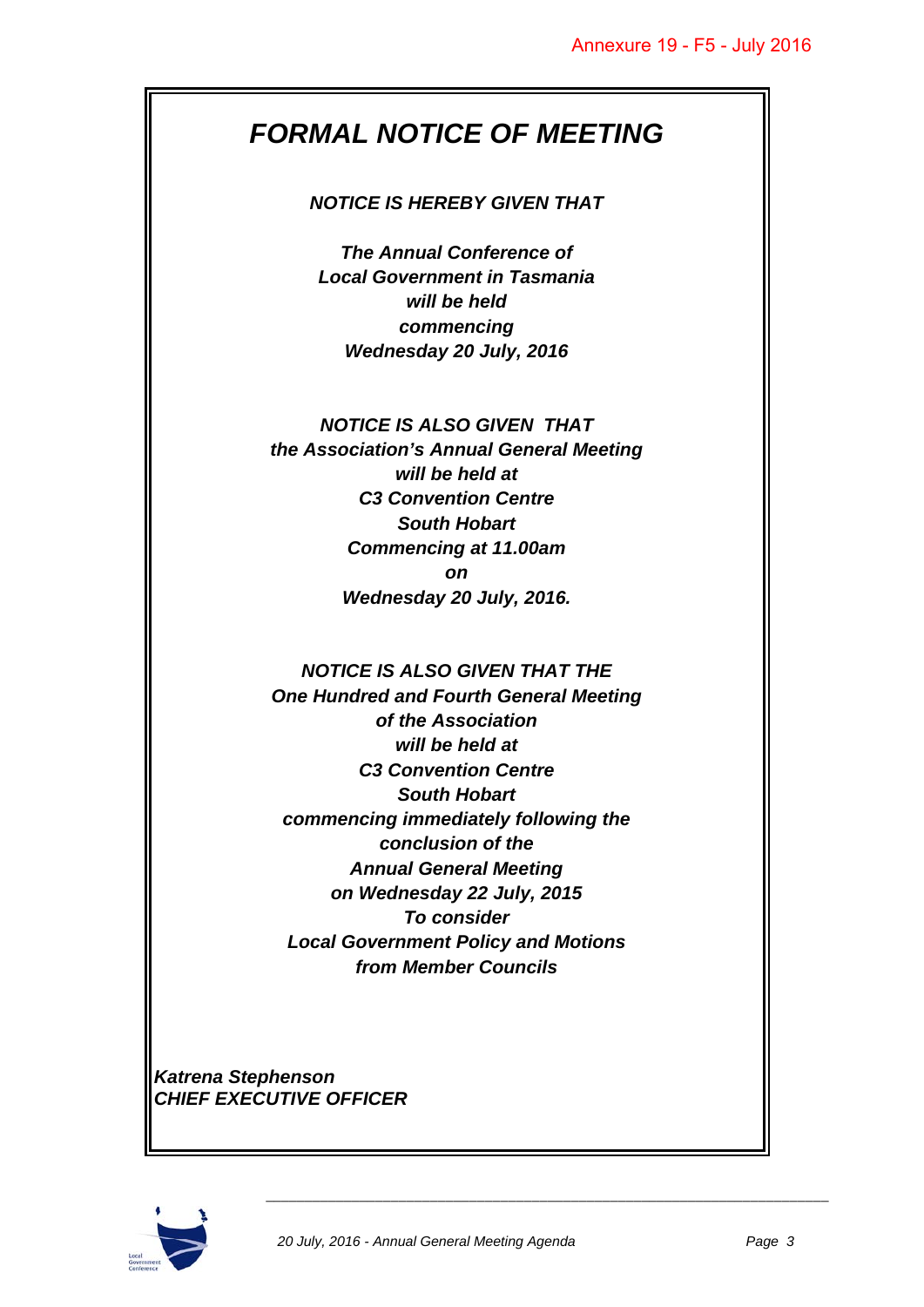## *2016 CONFERENCE PROGRAM*

#### **TUESDAY 19 JULY 2016**

Planning Workshop<br>Elected F Planning Workshop Members Lower Ground Floor Conference Room<br>12.00 - 4.00pm Hobart City Council Hobart City Council



#### **WEDNESDAY 20 JULY 2016**

| Mayors              | Review of the Local Government Act                      |                                                       |                        |
|---------------------|---------------------------------------------------------|-------------------------------------------------------|------------------------|
| Workshop            | Anglesea Room                                           |                                                       |                        |
|                     | C <sub>3</sub> Convention Centre                        |                                                       |                        |
| 9.00am              | Coffee on arrival                                       |                                                       |                        |
| $9.15 - 10.45$      | Workshop                                                |                                                       |                        |
| 10.30 <sub>pm</sub> | Morning Tea                                             |                                                       | With thanks to Telstra |
| 11.00am             | AGM                                                     |                                                       |                        |
|                     | General Meeting                                         | Commences immediately following the conclusion of AGM |                        |
| 12.30pm             | Lunch                                                   |                                                       | With thanks to Telstra |
| 1.30 <sub>pm</sub>  | Meetings continue                                       |                                                       |                        |
| $5.25 - 5.35$ pm    | <b>Shuttle Service, Wrest Point to Government House</b> |                                                       |                        |
| 6.00pm              | Government House                                        |                                                       |                        |

#### *THURSDAY 21 JULY 2016*

| 8.00am             | <b>Registration Desk Opens</b> |                                           |
|--------------------|--------------------------------|-------------------------------------------|
| 8.45am             | <b>Welcome and Opening</b>     |                                           |
| 9.00am             | Susan Law                      |                                           |
| 9.45am             | Moving Moment                  |                                           |
| 9.55am             | Cynthia Payne                  |                                           |
| 10.45am            | Morning Tea                    | With thanks to Dial Before You Dig        |
| 11.15am            | Wayne Kayler-Thomson           |                                           |
| 11.40am            | Mayor Troy Pickard             |                                           |
| 12.00              | Georgia Chapman                |                                           |
| 12.30pm            | Lunch                          | With thanks to <b>Dial Before You Dig</b> |
| 1.30 <sub>pm</sub> | Workshop Program               |                                           |
| 3.00pm             | Afternoon Tea                  | With thanks to <b>Commonwealth Bank</b>   |
| 3.45pm             | <b>Panel Discussion</b>        |                                           |
| 4.45pm             | Happy Hour                     | With thanks to <b>Commonwealth Bank</b>   |
| 7.15pm             | <b>MAV</b> Conference Dinner   |                                           |

#### *FRIDAY 22 JULY 2016*

| 9.00am             | Workshop Program                       |                                       |
|--------------------|----------------------------------------|---------------------------------------|
| 10.30am            | Morning Tea                            | With thanks to Jardine Lloyd Thompson |
| 11.15am            | Local Government Awards for Excellence |                                       |
| 11.45am            | <b>Moving Moment</b>                   |                                       |
| 11.55am            | Dean Williams                          |                                       |
| 12.50pm            | Conference wrap up                     |                                       |
| 1.00 <sub>pm</sub> | Lunch                                  | With thanks to Jardine Lloyd Thompson |

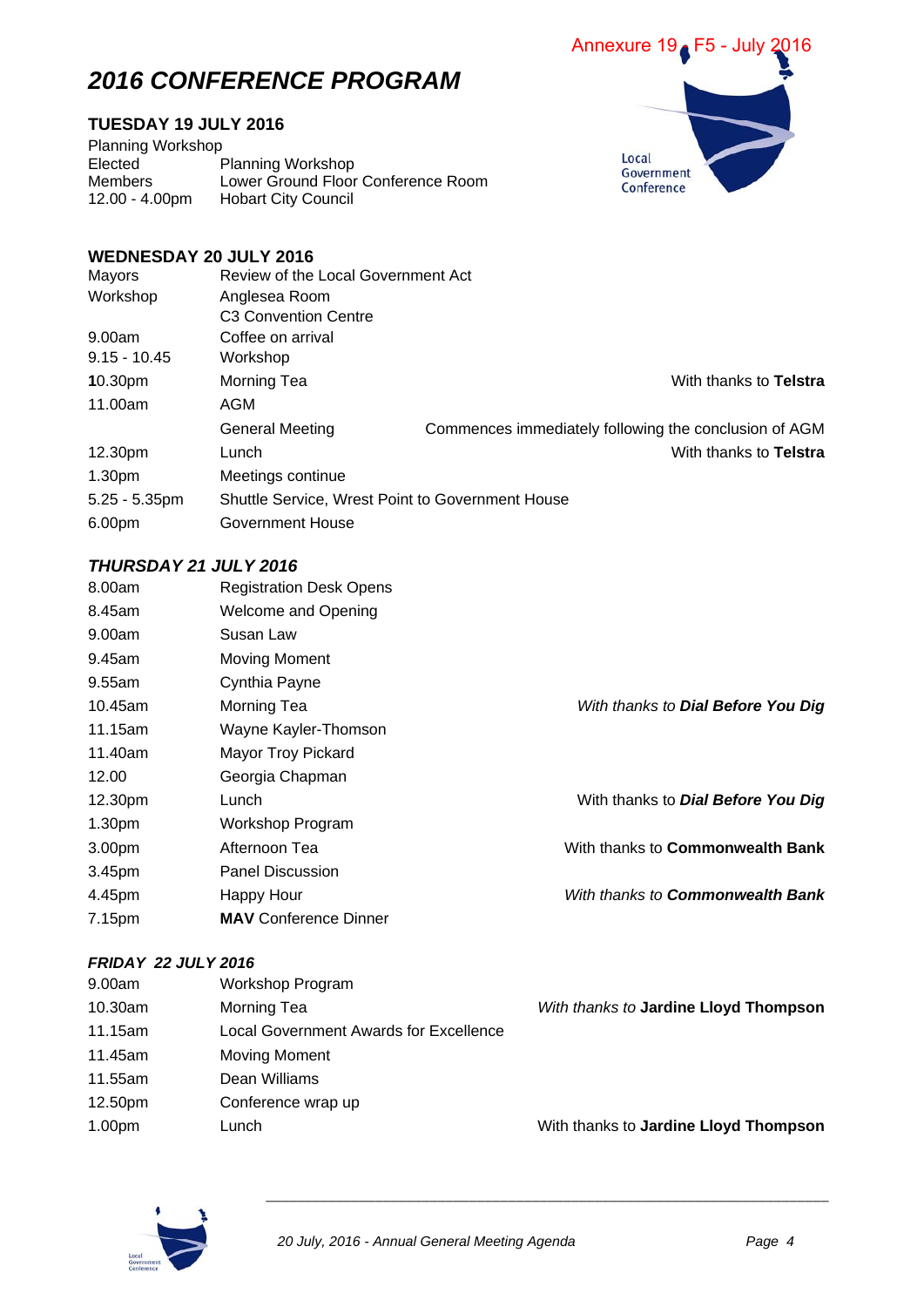## **2016 ANNUAL GENERAL MEETING**

The President, Mayor Doug Chipman, will welcome Members, declare the Annual General Meeting open and accept apologies.

#### **1 MINUTES OF 103RD ANNUAL GENERAL MEETING \***

#### **Decision Sought**

**That the Minutes of the 103rd Annual General Meeting, held 22 July, 2015 be confirmed.** 

The Minutes of the 103rd Annual General Meeting of the Local Government Association of Tasmania, held in Hobart on 22 July, 2015 as circulated, are submitted for confirmation.

The Minutes are at **Attachment to Item 1.** 

#### **2 PRESIDENT'S REPORT**

#### **Decision Sought**

**That the President's report be received.** 

The President will present his report to the 2016 Annual General Meeting.

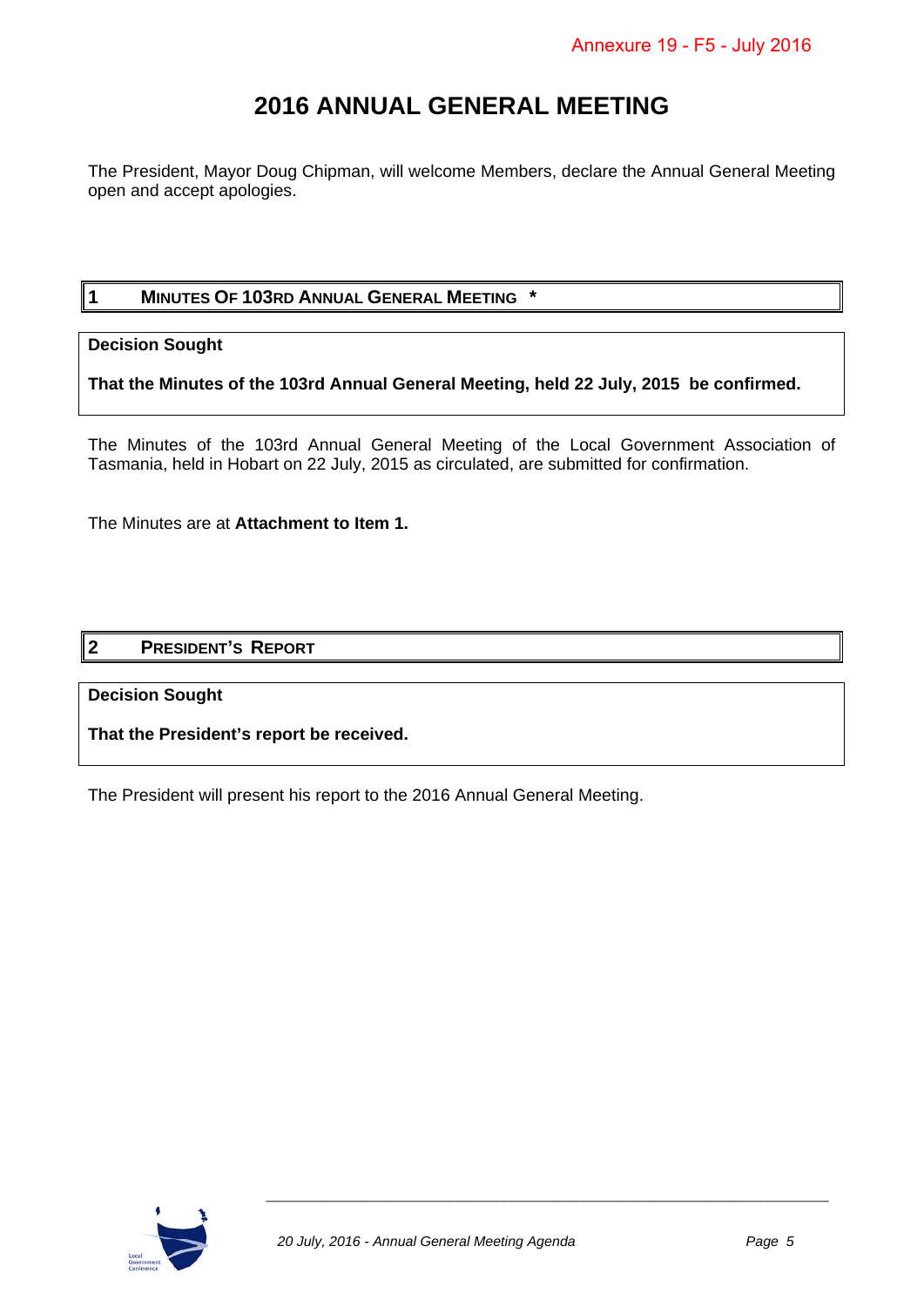#### **3 FINANCIAL STATEMENTS TO 30 JUNE 2015 \***

**Decision Sought** 

**That the Financial Statements for the period 1 July 2014 to 30 June 2015 be received and adopted.** 

The General Management Committee recommends consideration and adoption of the Association's Financial Statements for the period 1 July 2014 to 30 June 2015, an abridged version of which are included at **Attachment to Item 3.** 

A full version is available from the Association's offices.

A copy of the Association's Profit and Loss report for the period 1 July 2015 to 16 June 2016 is also included at **Attachment to Item 3** to provide members with an indication of the current financial position of the Association.

At the time of preparation of this report two weeks remained to the end of the financial year with year end adjustments also pending. It is anticipated that there will be a small loss with items below being of note -

- Depreciation On advice received from the Audit Office at the end of the 2015/16 financial year, building depreciation regime has been implemented, \$21,000.
- Consultants Fees Additional costs were incurred for reports commissioned around LGAT's premises, namely an Asset Management Report and an Engineering Report. Further legal advice was sought in relation to the LGAT/LG Professionals Secondment and on GMC election matters.
- Travel With the additional work and meeting schedules required around Heavy Vehicles, Procurement and council visits by the CEO, travel expenses have been more than anticipated.
- Careers/Skill An amount of unexpended funds was carried forward at the end of the 14/15 financial year in order to fund a new advertising campaign, these funds have now been expensed for this purpose but reflect as an overspend in this area.

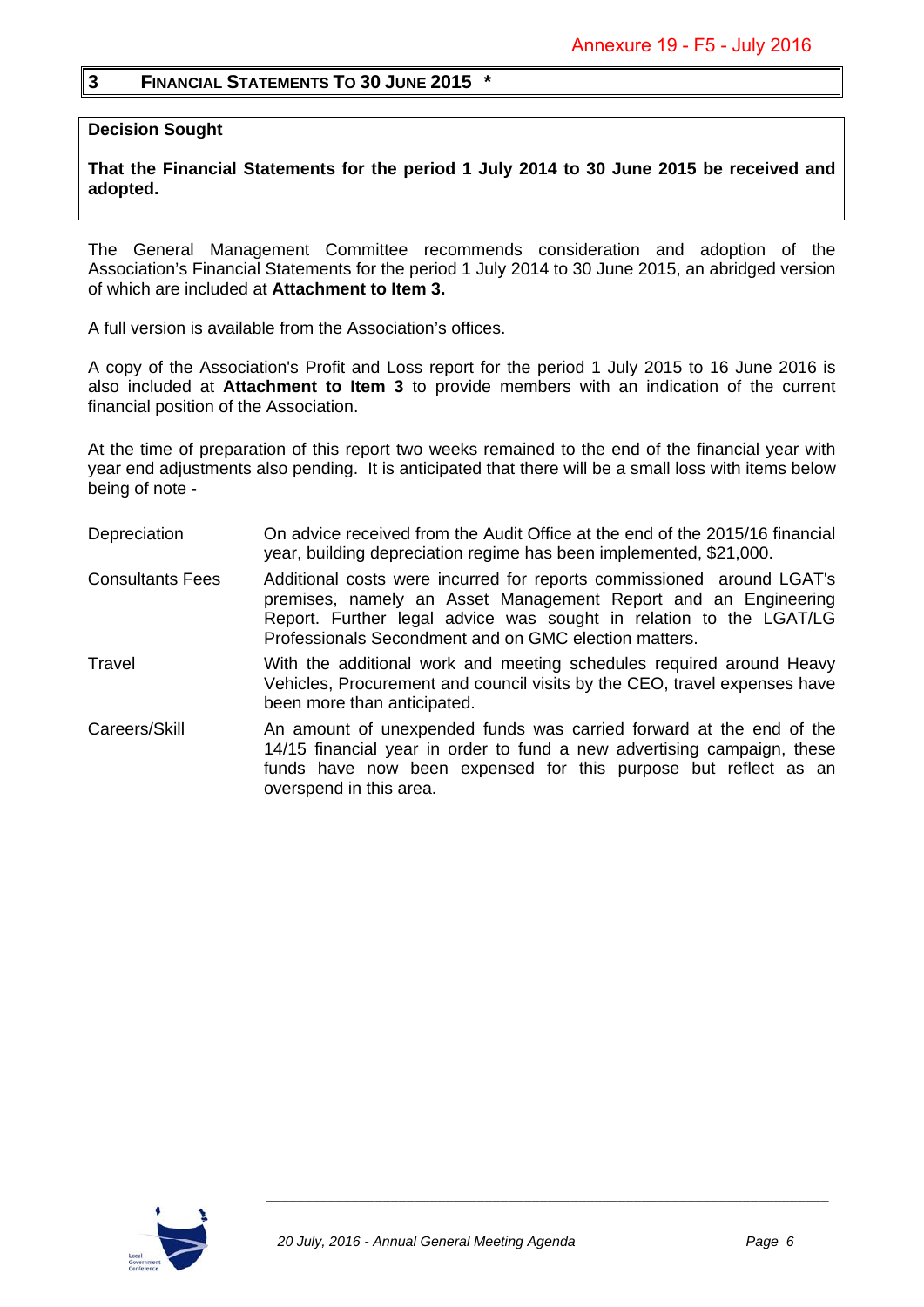#### **4 BUDGET AND SUBSCRIPTIONS 2016/17 \***

#### **Decision Sought**

#### **That the Meeting adopt the Budget and Subscriptions as presented.**

#### **Budget**

There are a number of significant variations to the budget this year related to the need to reprioritise and to increase resourcing in relation to the significant number of Local Government reform agendas in play, as well as the increasing desire of our Members to see more professional development and guidance issued from the Association. This budget seeks to meet the increased load on the policy and advocacy function in the organisation.

Efforts have been made to reduce expenditure where possible but the budget overall of the Association is very modest to begin with. Every effort has been made to hold costs although salaries remain the single biggest expense and the Association is at capacity in terms of what it can deliver within current resources. There is simply a need for more human resource. Specifically:

- 1. The careers project funding has been broken up and shifted to allow for:
	- a. A reduced policy effort in this space embedded in the policy team rather than as a stand-alone part-time position.
	- b. Redirection of careers staffing funds towards a new Project Officer position to shift project work from the Senior Policy Staff and support the delivery of outcomes in the procurement, energy portfolio as well as additional tools and resources (eg Tax Guide for Elected Members, best practice guide to budget processes, minutes etc).
	- c. Redirection of the Think Big Work Local advertising money to a new campaign "Better Councils, Better Communities" aimed at broadly raising the profile of the sector.
- 2. An allocation has been made to allow for the LGAT contribution to the joint Executive Officer position with LG Professionals Tas. LGAT has use of the position 40% of the time and will focus this resource on supporting professional development event planning and implementation.
- 3. With the change in the electoral cycle and to help offset some of the new staff resource costs, the Community Satisfaction Survey would change from a bi-annual survey to once every electoral term (the third year of an election cycle) reducing the per annum costs.
- 4. Councils are not required to pay for the Planning Taskforce Secondment this year.
- 5. A 1.87% increase on last year's base subscriptions has been applied to factor in general cost increases as well as the additional 0.8 staffing.
- 6. Permanent LGAT staff will be provided a 2% wage increase in line with most council EBAs.
- 7. A small but steady increase in income is predicted in relation to our events and procurement activity.
- 8. There has been a decrease in costs related to vehicles, rather than providing the President with a vehicle LGAT is sharing the costs of running the vehicle with Clarence City Council who already supply Mayor Chipman with a car.

A copy of the Budget is at **Attachment to Item 4** for reference.

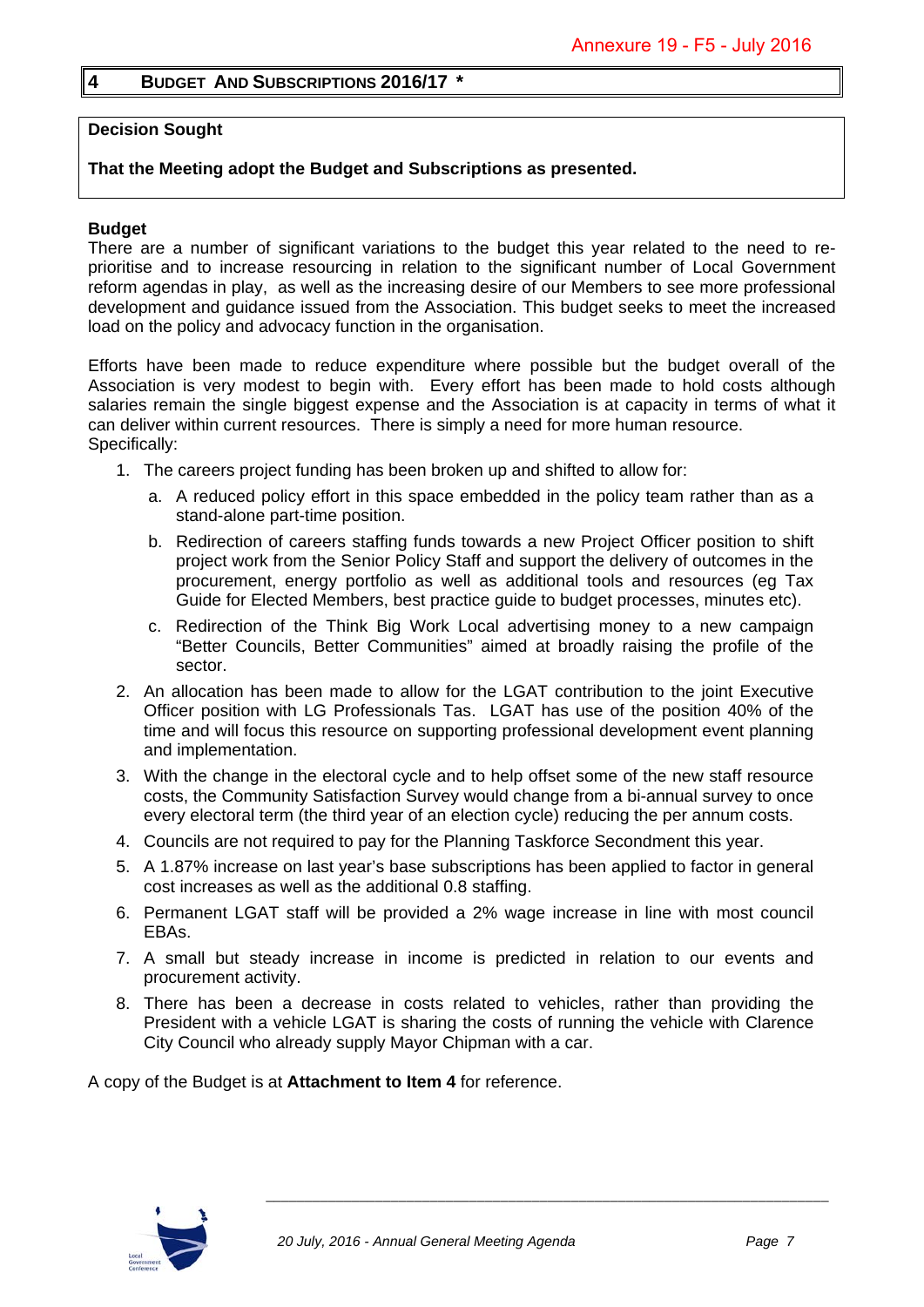#### **Subscriptions**

Currently there are a number of line items that are accounted for separately in the subscriptions despite having been agreed that they would be ongoing core business for LGAT. This includes the Careers Project and the Community Satisfaction Survey.

LGAT has applied a general 1.87% increase in line with the Council Cost Index and also factored in 0.8 FTE additional staff at project officer level within the base subscriptions with the intent of this staffing level being embedded in the subscriptions ongoing.

The new format distorts the perceived increase to base subscriptions however the increase in total contribution (across all councils) is 1.96 per cent. For most councils it is under 1% difference in total contribution. Two councils have moved up categories in the payment structure based on Total Assessed Revenue as determined by the States Grant Commission (with application of the Council Cost Index - decision AGM 2010) and as a consequence they see a significant shift in contribution required.

Historically LGAT has had other periods with significant increases in subscriptions or total spend related to improving the sustainability of the organisation (e.g. 13.5% in 2003/04 and 2004/05 and 10% in 2005/06) or in relation to introduction of new services and projects e.g. a 15% increase in total spend in 2011/12 related to the careers project.

A copy of the Subscriptions is at **Attachment to Item 4** for reference.

#### **5 PRESIDENT AND VICE PRESIDENT HONORARIUMS**

#### **Decision Sought**

**That the President's and Vice President's allowance for the period 1 July 2016 to 30 June 2017 be adjusted in accordance with the movement in the Wages Price Index.** 

The Rules of the Association provide that the Annual General Meeting will grant an annual allowance to the President and Vice President.

In the past an independent review of allowances was undertaken in the same financial year as the review of allowances for Local Government Elected Members, with the last review undertaken in 2009. The result of that review was to retain the basis of the present allowances unchanged for the two positions with movements to be in conjunction with the wages price index. This brought the escalation factor for allowances in line with Elected Member allowances across councils.

The escalation factor used for elected member allowances remains the wages price index and it is deemed appropriate that the President and Vice President Honorariums continue to escalate on the same basis.

If in the future, the escalation of Elected Member Allowances is reviewed or alters, the Honorariums can also be reviewed.

The resultant application of the wages price index has meant allowances for 2015/16 were:

- President allowance \$45,246 per annum.
- Vice President allowance \$11,312 per annum.

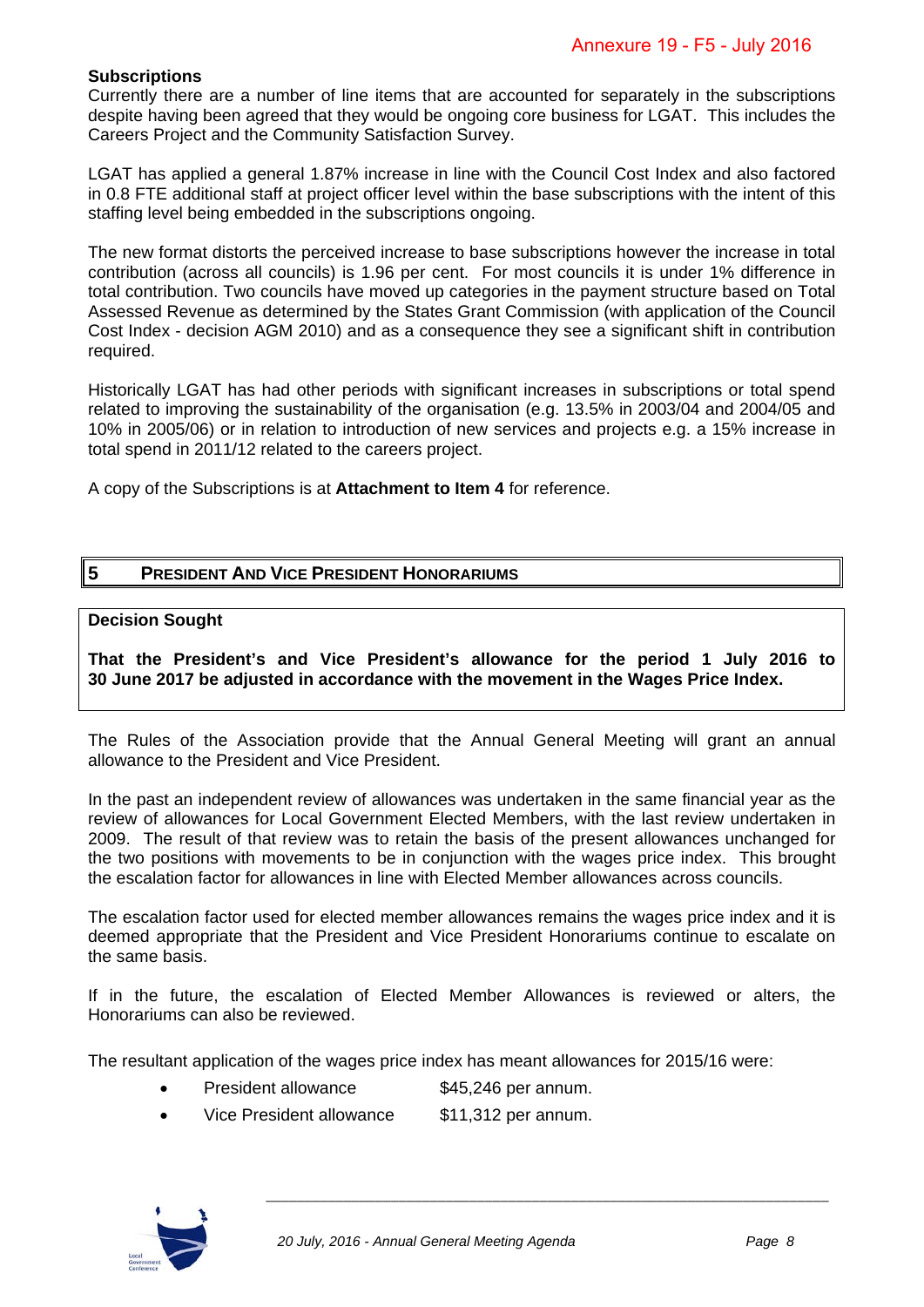#### **6 RULES OF THE LOCAL GOVERNMENT ASSOCIATION OF TASMANIA \***

#### **Decision Sought**

#### **That the Rules as amended be adopted in full (replaced).**

At the April 2016 General Meeting, Members agreed in principle to the following changes to the LGAT Rules:

- 1. That pending further advice, the Rules be adopted in full including the amendments (replaced) as opposed to simply adopting the amendments, in accordance with legal advice.
- 2. Ensure differentiation between motions which seek LGAT to take an action (Directive) and those which are designed to secure a sectoral policy position (Standing Policy).
- 3 Allow GMC some discretion to reject motions based on agreed criteria.
- 4. That it be made clear that authority to nominate for GMC must come from a council meeting decision or legal delegation.
- 5. That the nomination form be incorporated in the LGAT Rules.
- 6. That it be made clear that the voting delegate can also vote on amended motions at the General Meeting. That the terminology be changed to make it clear this is not a delegation under s22 of the Local Government Act.
- 7. That there is specific allowance for the suspension of the Rules for Items of Topical Discussion and guest speakers.
- 8. That references to the Welfare Fund be changed to LGAT Assist.
- 9. That the Rules reflect the changes that have resulted from the merger of Quadrant Superannuation to Tasplan.
- 10. That further clarity be provided in relation to the timing of an election triggered by a casual vacancy.
- 11. The Rule Changes agreed at the 2015 AGM be incorporated in the new/updated Rules document.

LGAT engaged Simmons Wolfhagen to undertake the drafting work and two versions of the Rules are at **Attachment to Item 6 ,** one with and, one without tracked changes.

The background to, and detail on, the proposed changes, as provided to the April 2016 General Meeting, is also outlined in **Attachment to Item 6.**

Further changes have been made to reflect current practice and remove ambiguity. These are:

- 1. Outlining a process to be undertaken in the event of a tied election which aligns with the Local Government Act, namely allowing for the drawing or casting of lots.
- 2. The objects (Section 4) have been redrafted to align with the Local Government Act.
- 3. Allowing for Rule changes to be made outside an AGM in an emergency (10 (e)).
- 4. Removing reference to an Executive Committee of GMC, which is not used in practice and can be accommodated by other Committee and delegation provisions.
- 5. Allowing for GMC to resolve matters out of session (22(d))
- 6. Aligning delegations to ALGA with the ALGA rules.

#### **Budget Impact**

Within current resources.

#### **Current Policy**

As per the 22 April 2016 General Meeting.